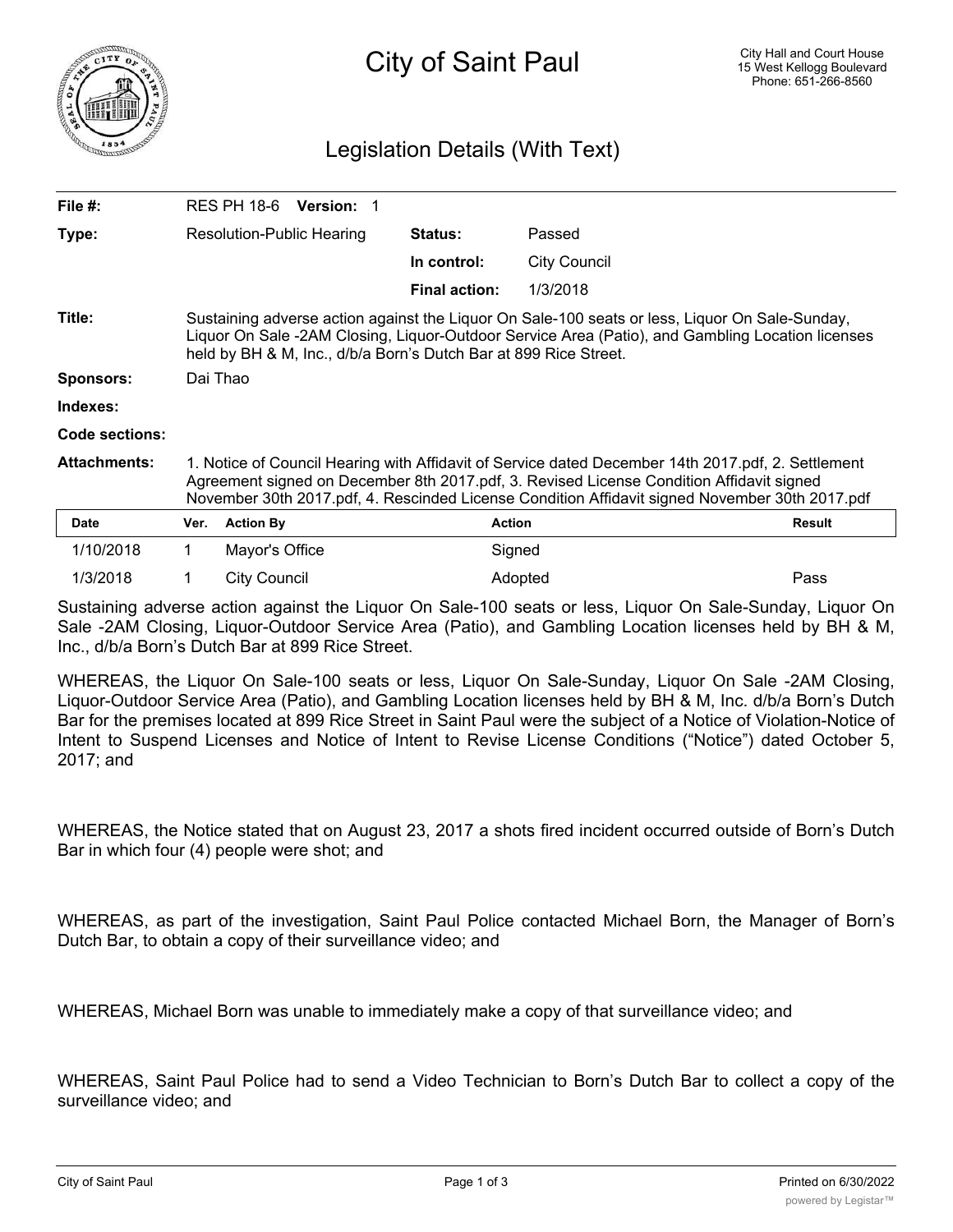WHEREAS, a copy of the surveillance video was not made available to Saint Paul Police until approximately five (5) hours after the original request in violation of license condition #5; and

WHEREAS, on August 30, 2017, during a proactive policing visit to Born's Dutch Bar, Saint Paul Police observed patrons enter the establishment without being patted down, "wanded" with a metal detector, having their purses checked or having their identification checked by security staff to validate age in violation of license condition #2; and

WHEREAS, on September 26, 2017, while on patrol, Saint Paul Police noticed the front doors of Born's Dutch Bar wide open and observed a female patron enter the bar without being "wanded" with a metal detector in violation of license condition #2; and

WHEREAS, the above violations represent Born's second  $(2^{nd})$  violation within a twelve (12) month period punishable by a \$1,000.00 matrix penalty; and

WHEREAS, due to the serious nature of the violations and their reoccurrence, the City of Saint Paul Department of Safety and Inspections requested an upward departure in the penalty matrix to a \$2,000.00 fine, a ten (10) day suspension of his licenses and revised license conditions; and

WHEREAS, on October 16, 2017, Manager, Michael Born hand delivered a letter to the City Attorney's Office contesting the facts contained in the Notice and requesting an administrative hearing; and

WHEREAS, an administrative hearing was then requested and scheduled on December 1, 2017; and

WHEREAS, on November 30, 2017 a Final Settlement Agreement was reached between the parties and the administrative hearing was cancelled; and

WHEREAS, the Final Settlement Agreement was signed and executed by both parties on December 8, 2017; and

WHEREAS, the terms agreed upon included revised license conditions; a \$1,000 fine and a 3-day suspension; and

WHEREAS, the parties are making a joint recommendation to the Council that the attached settlement